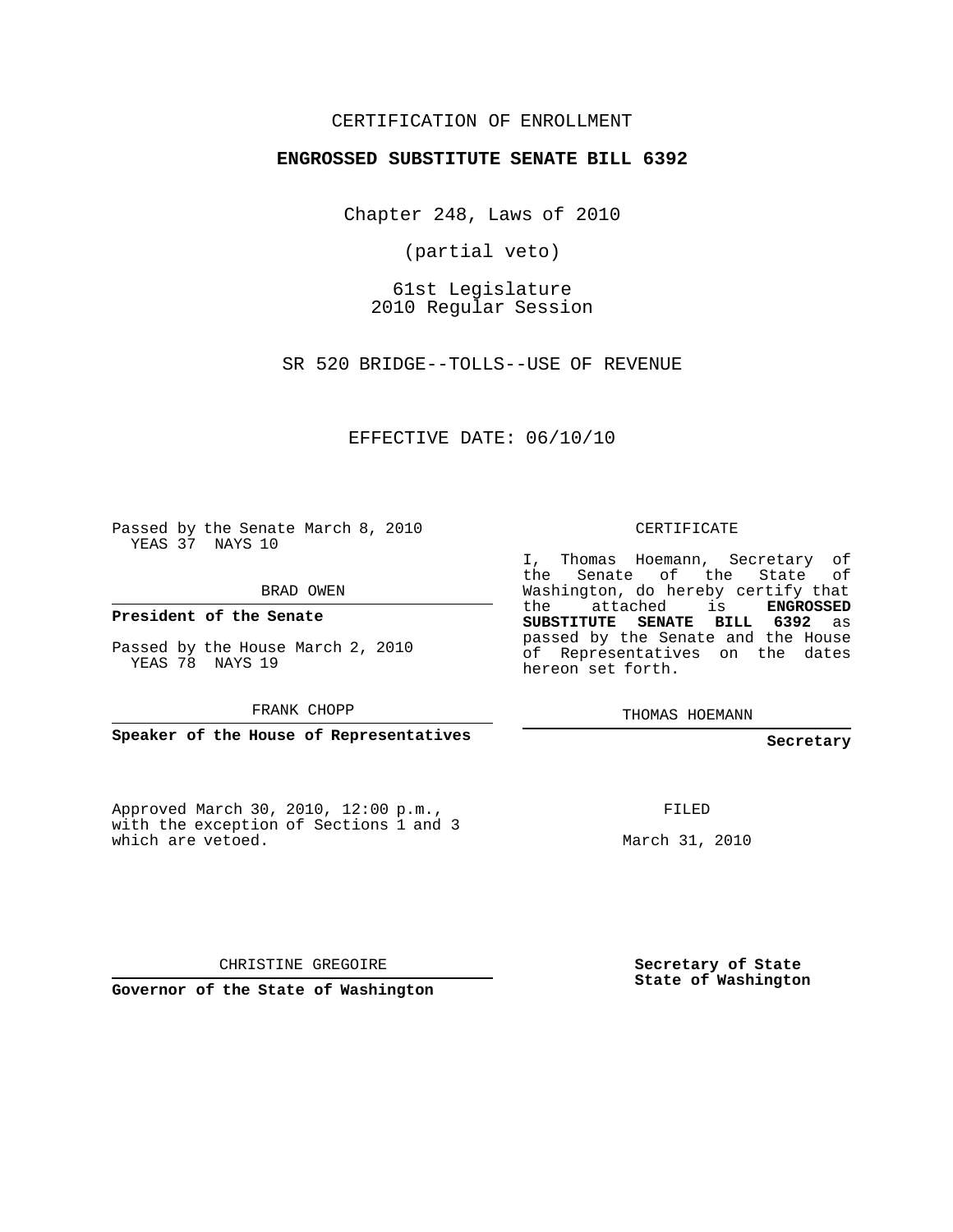## **ENGROSSED SUBSTITUTE SENATE BILL 6392** \_\_\_\_\_\_\_\_\_\_\_\_\_\_\_\_\_\_\_\_\_\_\_\_\_\_\_\_\_\_\_\_\_\_\_\_\_\_\_\_\_\_\_\_\_

\_\_\_\_\_\_\_\_\_\_\_\_\_\_\_\_\_\_\_\_\_\_\_\_\_\_\_\_\_\_\_\_\_\_\_\_\_\_\_\_\_\_\_\_\_

AS AMENDED BY THE HOUSE

Passed Legislature - 2010 Regular Session

## **State of Washington 61st Legislature 2010 Regular Session**

**By** Senate Transportation (originally sponsored by Senators Tom, Swecker, Oemig, Holmquist, Jacobsen, Haugen, and Marr)

READ FIRST TIME 02/15/10.

 AN ACT Relating to the use of revenue generated from tolling the state route number 520 corridor; amending RCW 47.56.870, 47.01.408, and 47.56.875; reenacting and amending RCW 43.84.092; adding a new section to chapter 47.56 RCW; and creating a new section.

BE IT ENACTED BY THE LEGISLATURE OF THE STATE OF WASHINGTON:

 *\*NEW SECTION. Sec. 1. The legislature recognizes that during the 2009 legislative session tolling was authorized on the state route number 520 corridor. As such, it is the intent of the legislature that tolling commences in the spring of 2011 on the existing state route number 520 bridge.*

 *The legislature further recognizes that tolling of the state route number 520 corridor is integrally related to the issuance of a final project design resulting from the supplemental draft environmental impact statement for the state route number 520 bridge replacement and HOV program released in January 2010. It is the intent of the legislature that the department of transportation work with affected neighborhoods and local governments, including the mayor of the city of Seattle and the Seattle city council, to refine the preferred alternative design in the supplemental draft environmental impact*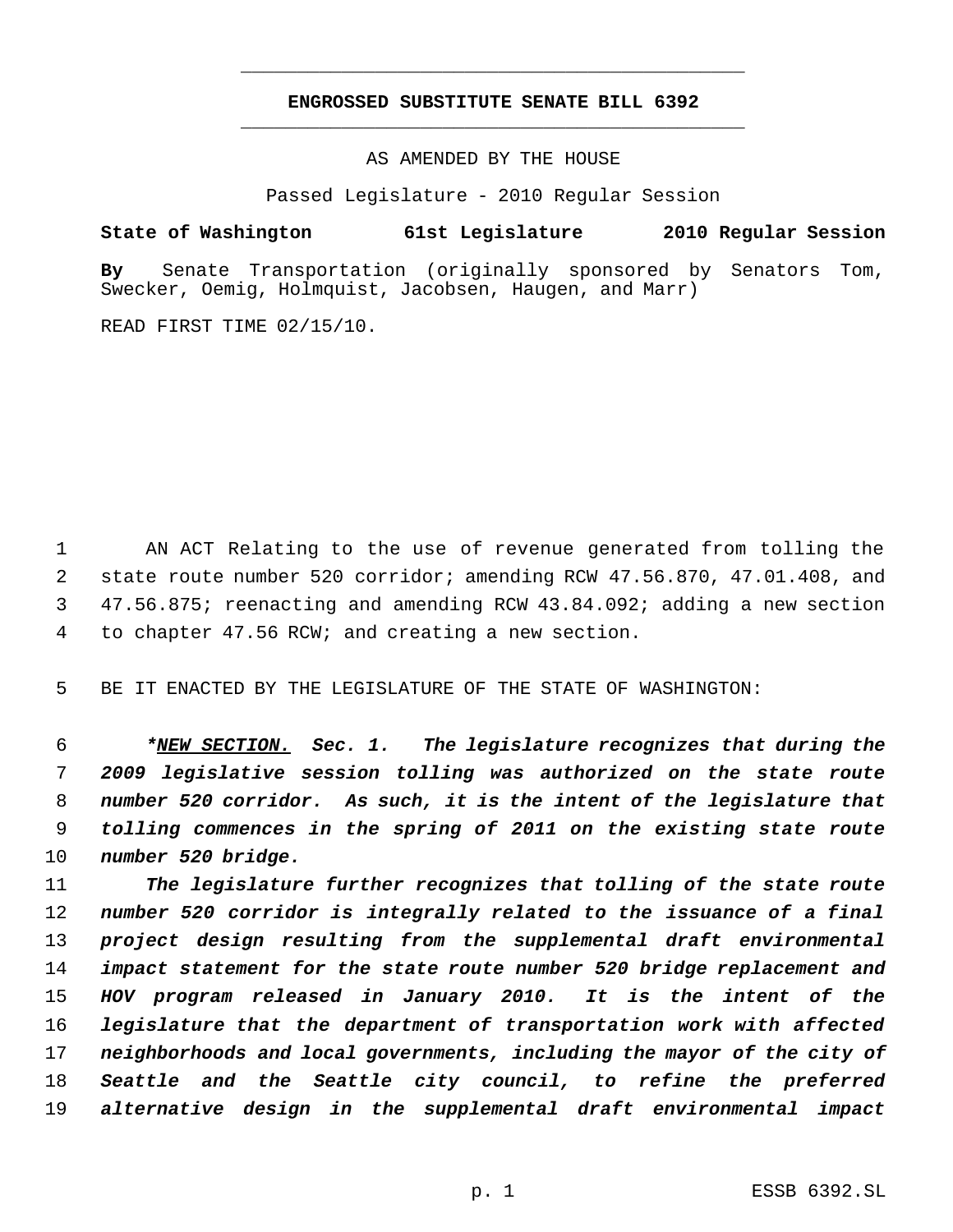*statement so that the final design of the state route number 520 bridge replacement and HOV program will, to the extent required by state and federal law, include reasonable assurance that project impacts will be mitigated as much as practicable to protect against further adverse impacts on neighborhood environmental quality. Within the cost constraints identified in section 1, chapter 472, Laws of 2009, and consistent with an opening date to vehicular traffic of 2014, it is further the intent of the legislature that any final design of the state route number 520 bridge replacement and HOV program accommodate effective connections for transit, including high capacity transit, including, but not limited to, effective connections for transit to the university link light rail line, consistent with the requirements of RCW 47.01.408, and ensure the effective, efficient, and feasible coordination of bus services and light rail services throughout the state route number 520 corridor, consistent with the requirements of RCW 47.01.410. The legislature further intends that any cost savings applicable to the state route number 520 bridge replacement and HOV program stay within the program. \*Sec. 1 was vetoed. See message at end of chapter.*

 **Sec. 2.** RCW 47.56.870 and 2009 c 472 s 2 are each amended to read as follows:

 (1) The initial imposition of tolls on the state route number 520 corridor is authorized, the state route number 520 corridor is designated an eligible toll facility, and toll revenue generated in the corridor must only be expended as allowed under RCW 47.56.820.

 (2) The state route number 520 corridor consists of that portion of state route number 520 between the junctions of Interstate 5 and state route number 202. The toll imposed by this section shall be charged only for travel on the floating bridge portion of the state route number 520 corridor.

 (3)(a) In setting the toll rates for the corridor pursuant to RCW 47.56.850, the tolling authority shall set a variable schedule of toll rates to maintain travel time, speed, and reliability on the corridor and generate the necessary revenue as required under (b) of this subsection.

 (b) The tolling authority shall initially set the variable schedule of toll rates, which the tolling authority may adjust at least annually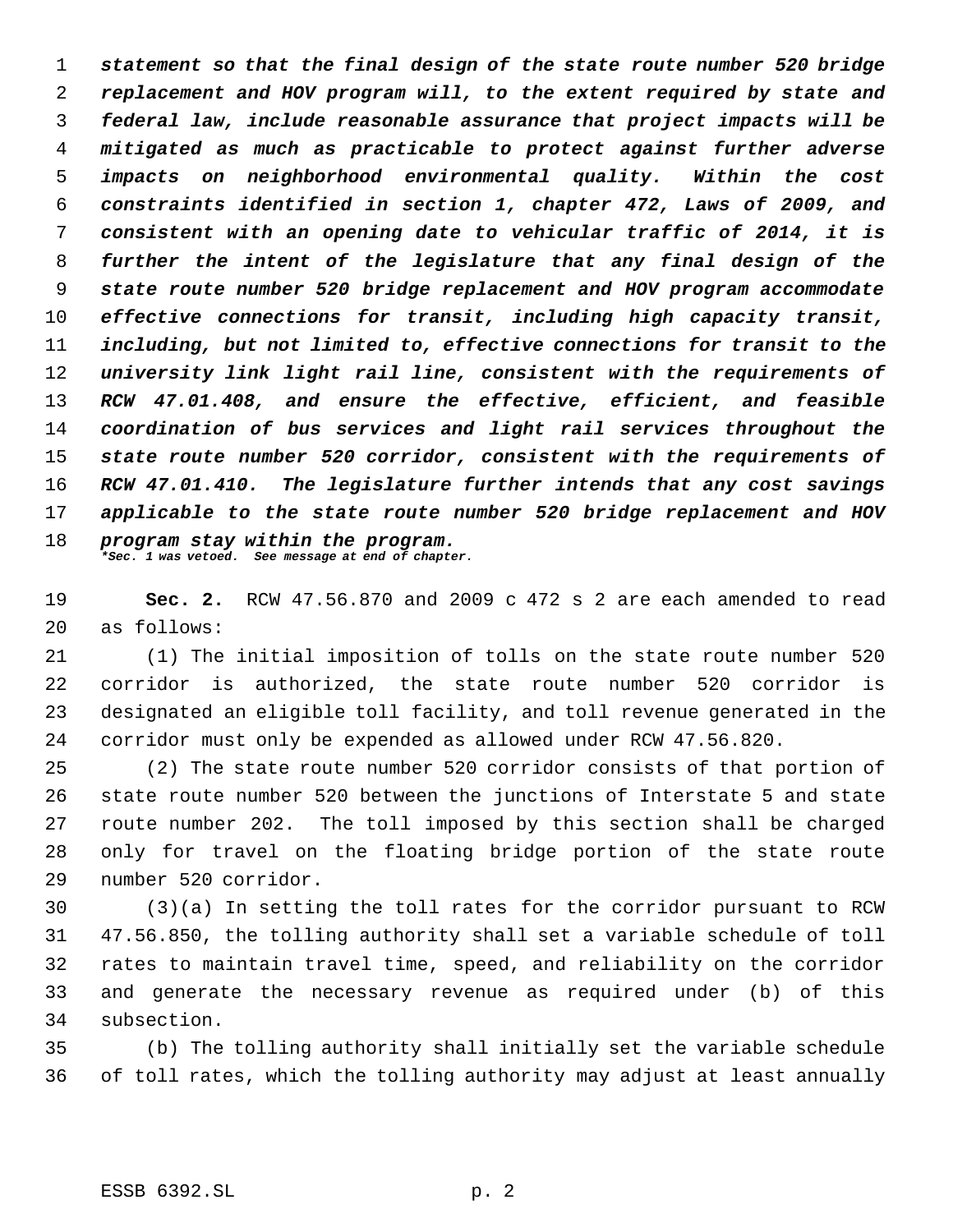1 to reflect inflation as measured by the consumer price index or as 2 necessary to meet the redemption of bonds and interest payments on the 3 bonds, to generate revenue sufficient to provide for:

4 (i) The issuance of general obligation bonds<sub>1</sub> authorized in RCW 5 47.10.879, first payable from toll revenue and then excise taxes on 6 motor vehicle and special fuels pledged for the payment of those bonds 7 in the amount necessary to fund the ((replacement state route number 8 520 floating bridge and necessary landings) state route number 520 9 bridge replacement and HOV program, subject to subsection (4) of this 10 section; and

11 (ii) Costs associated with the project designated in subsection (4) 12 of this section that are eligible under RCW 47.56.820.

13 (4)(a) The proceeds of the bonds designated in subsection  $(3)(b)(i)$ 14 of this section( $(-$  -which - together -with -other -appropriated - and 15 identified -state - and -federal -funds - is -sufficient - to -pay -for - the 16 replacement of the floating bridge segment and necessary landings of 17 state route number  $520<sub>7</sub>$ )) must be used only to fund the ((construction 18 of the replacement state route number 520 floating bridge and necessary 19 **landings**)) state route number 520 bridge replacement and HOV program; 20 however, two hundred million dollars of bond proceeds, in excess of the 21 proceeds necessary to complete the floating bridge segment and 22 necessary landings, must be used only to fund the state route number 23 520, Interstate 5 to Medina bridge replacement and HOV project segment 24 of the program, as identified in applicable environmental impact 25 statements, and may be used to fund effective connections for high 26 occupancy vehicles and transit for state route number 520, but only to 27 the extent those connections benefit or improve the operation of state 28 route number 520.

 (b) The program must include the following elements within the cost constraints identified in section 1, chapter 472, Laws of 2009, consistent with the legislature's intent that cost savings applicable to the program stay within the program and that the bridge open to vehicular traffic in 2014:

34 (i) A project design, consistent with RCW 47.01.408, that includes 35 high occupancy vehicle lanes with a minimum carpool occupancy 36 requirement of three-plus persons on state route number 520;

37 (ii) High occupancy vehicle lane performance standards for the 38 state route number 520 corridor established by the department. The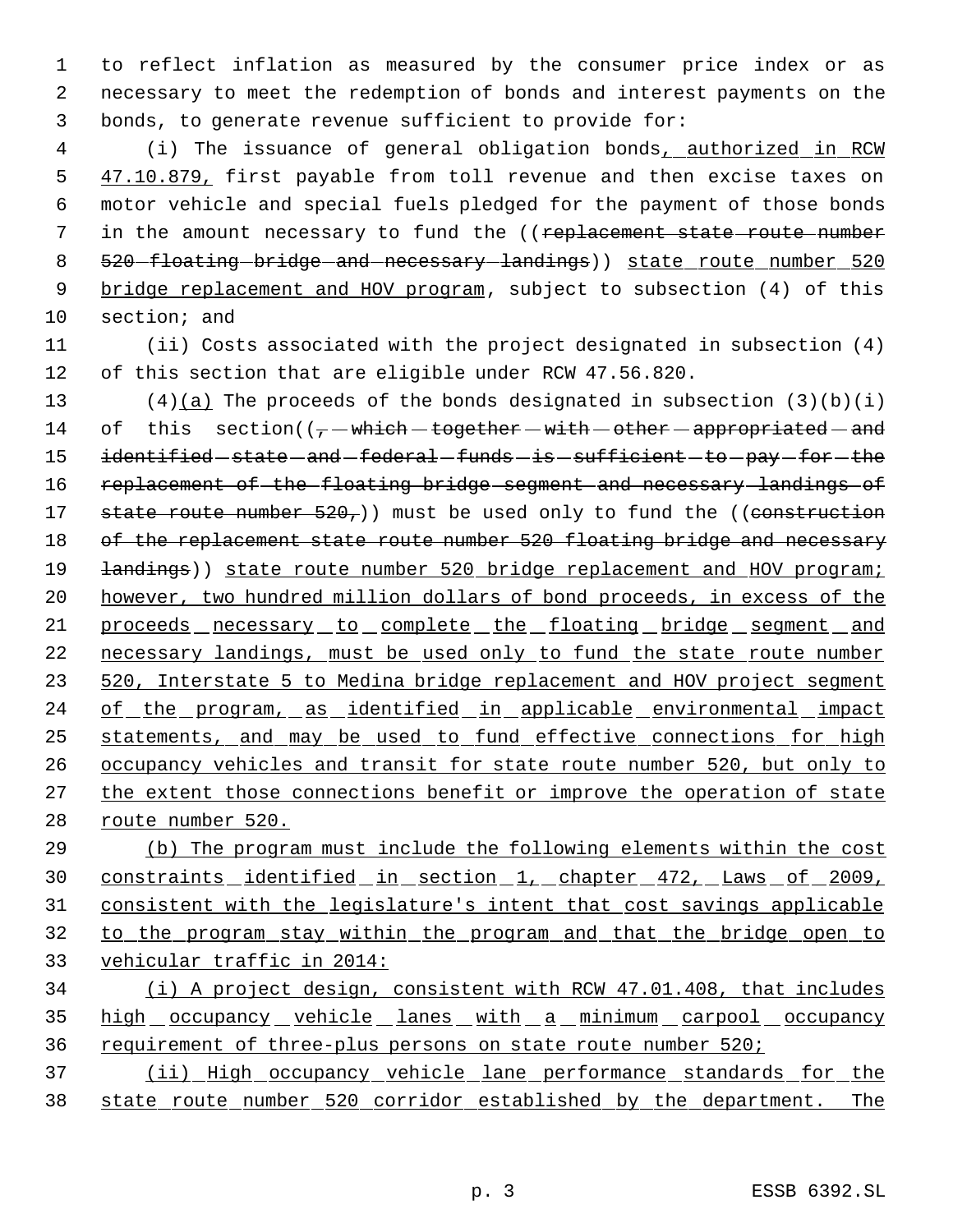1 department shall report to the transportation committees of the legislature when average transit speeds in the two lanes that are for high occupancy vehicle travel fall below forty-five miles per hour at least ten percent of the time during peak hours;

 (iii) A work group convened by the mayor and city council of the city of Seattle to include sound transit, King county metro, the Seattle department of transportation, the department, the University of Washington, and other persons or organizations as designated by the mayor or city council to study and make recommendations of alternative 10 connections for transit, including bus routes and high capacity transit, to the university link light rail line. The work group must 12 consider such techniques as grade separation, additional stations, and 13 pedestrian lids to effect these connections. The recommendations must be alternatives to the transit connections identified in the 15 supplemental draft environmental impact statement for the state route number 520 bridge replacement and HOV program released in January 2010, 17 and must meet the requirements under RCW 47.01.408, including accommodating effective connections for transit. The recommendations must be within the scope of the supplemental draft environmental impact 20 statement. For the purposes of this section, "effective connections for transit" means a connection that connects transit stops, including 22 high capacity transit stops, that serve the state route number 23 520/Montlake interchange vicinity to the university link light rail line, with a connection distance of less than one thousand two hundred feet between the stops and the light rail station. The city of Seattle shall submit the recommendations by October 1, 2010, to the governor 27 and the transportation committees of the legislature. However, if the 28 city of Seattle does not convene the work group required under this subsection before July 1, 2010, or does not submit recommendations to the governor and the transportation committees of the legislature by October 1, 2010, the department must convene the work group required under this subsection and meet all the requirements of this subsection that are described as requirements of the city of Seattle by November 30, 2010;

35 (iv) A work group convened by the department to include sound transit and King county metro to study and make recommendations 37 regarding options for planning and financing high capacity transit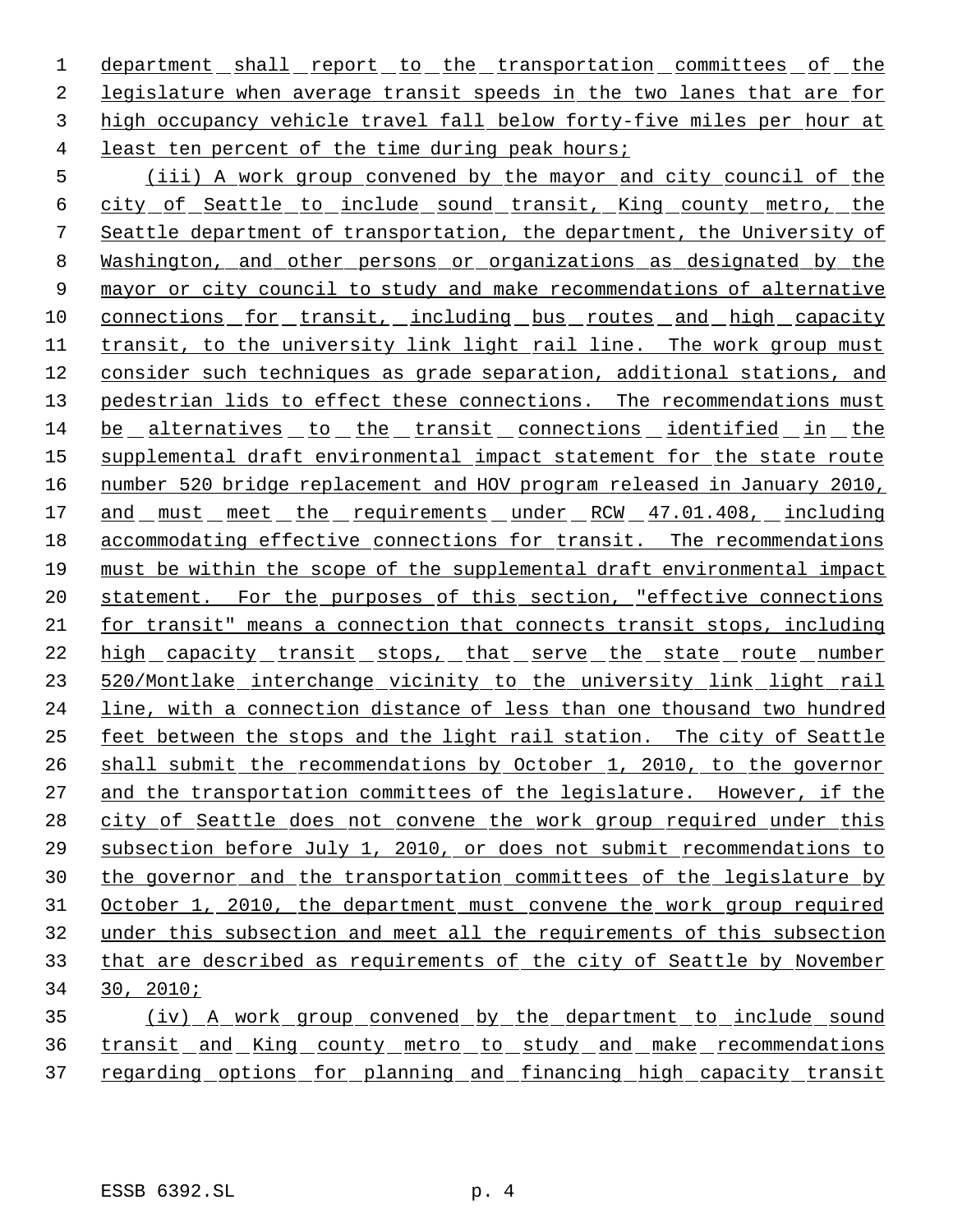1 through the state route number 520 corridor. The department shall submit the recommendations by January 1, 2011, to the governor and the transportation committees of the legislature;

 (v) A plan to address mitigation as a result of the state route number 520 bridge replacement and HOV program at the Washington park arboretum. As part of its process, the department shall consult with the governing board of the Washington park arboretum, the Seattle city council and mayor, and the University of Washington to identify all 9 mitigation required by state and federal law resulting from the state route number 520 bridge replacement and HOV program's impact on the arboretum, and to develop a project mitigation plan to address these impacts. The department shall submit the mitigation plan by December 13 31, 2010, to the governor and the transportation committees of the legislature. Wetland mitigation required by state and federal law as 15 a result of the state route number 520 bridge replacement and HOV 16 program's impacts on the arboretum must, to the greatest extent practicable, include on-site wetland mitigation at the Washington park arboretum, and must enhance the Washington park arboretum. This subsection (4)(b)(v) does not preclude any other mitigation planned for 20 the Washington park arboretum as a result of the state route number 520 21 bridge replacement and HOV program;

 (vi) A work group convened by the department to include the mayor 23 of the city of Seattle, the Seattle city council, the Seattle department of transportation, and other persons or organizations as designated by the Seattle city council and mayor to study and make 26 recommendations regarding design refinements to the preferred 27 alternative selected by the department in the supplemental draft 28 environmental impact statement process for the state route number 520 bridge replacement and HOV program. To accommodate a timely progression of the state route number 520 bridge replacement and HOV program, the design refinements recommended by the work group must be consistent with the current environmental documents prepared by the department for the supplemental draft environmental impact statement. The department shall submit the recommendations to the legislature and governor by December 31, 2010, and the recommendations must inform the final environmental impact statement prepared by the department; and (vii) An account, created in section 5 of this act, into which civil penalties generated from the nonpayment of tolls on the state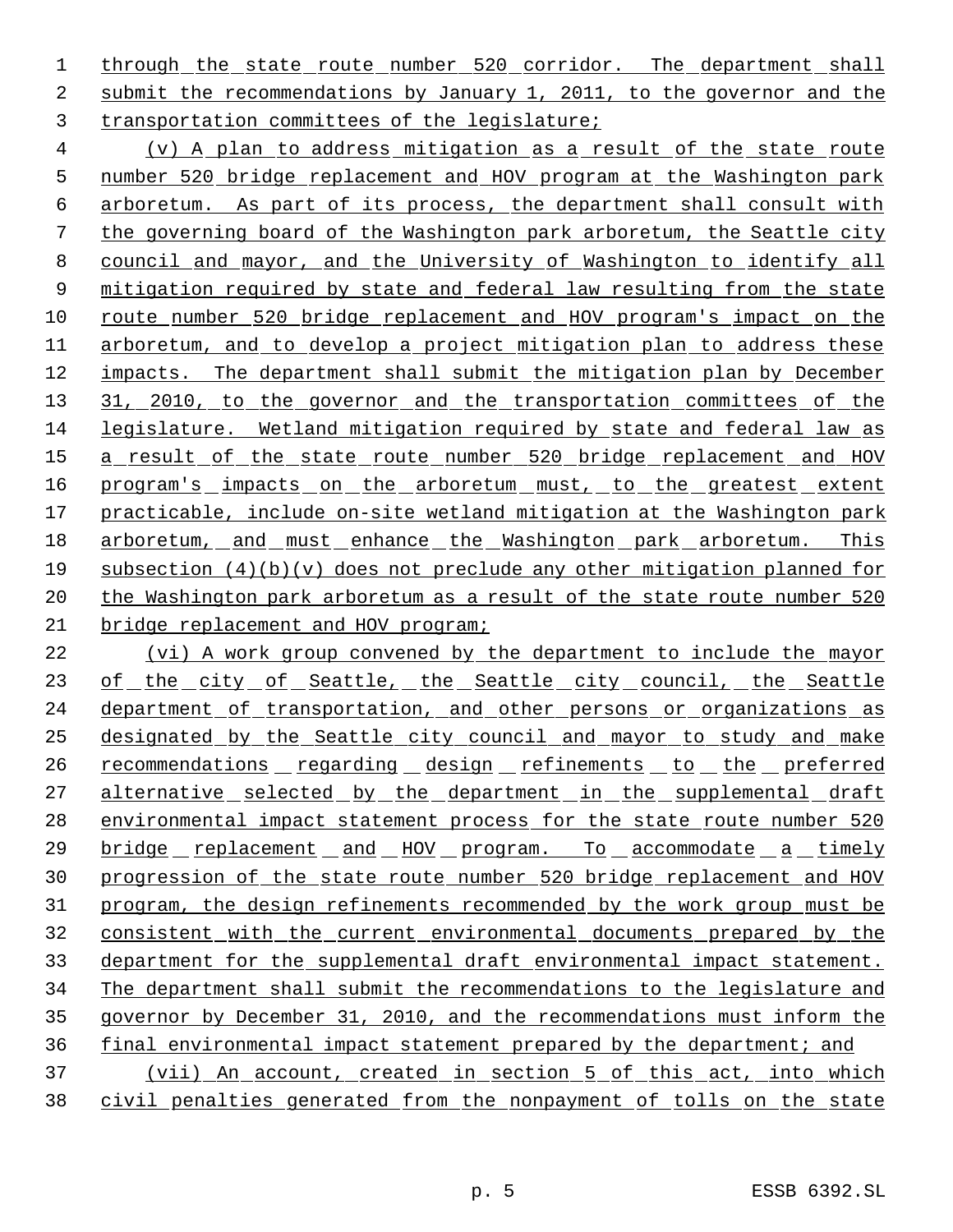route number 520 corridor are deposited to be used to fund any project within the program, including mitigation. However, this subsection (4)(b)(vii) is contingent on the enactment by June 30, 2010, of either chapter . . . (Engrossed Substitute Senate Bill No. 6499), Laws of 2010 or chapter . . . (Substitute House Bill No. 2897), Laws of 2010, but if the enacted bill does not designate the department as the toll penalty adjudicating agency, this subsection (4)(b)(vii) is null and void.

8 (5) The department may carry out the ((construction - and)) improvements designated in subsection (4) of this section and administer the tolling program on the state route number 520 corridor.

 *\*Sec. 3. RCW 47.01.408 and 2008 c 270 s 2 are each amended to read as follows:*

 *(1) The state route number 520 bridge replacement and HOV project shall be designed to provide six total lanes, with two lanes that are for transit and high-occupancy vehicle travel, and four general purpose lanes.*

 *(2) The state route number 520 bridge replacement and HOV project shall be designed to accommodate effective connections for transit, including high capacity transit, to the light rail station at the University of Washington.*

 *(3) The state route number 520 bridge replacement and HOV project shall be designed to provide a total height from the water to the top of the bridge rail on the floating bridge portion of the project of no more than twenty feet if any portion of the project is funded by revenue generated from tolling the state route number 520 corridor. \*Sec. 3 was vetoed. See message at end of chapter.*

 **Sec. 4.** RCW 47.56.875 and 2009 c 472 s 4 are each amended to read as follows:

 A special account to be known as the state route number 520 corridor account is created in the state treasury.

(1) Deposits to the account must include:

31 (a) All proceeds of bonds issued for ((construction  $-\theta$ f the 32 replacement - state - route - number - 520 - floating - bridge - and - necessary landings)) the state route number 520 bridge replacement and HOV program, including any capitalized interest;

(b) Except as provided in RCW 47.56.870(4)(b)(vii), all of the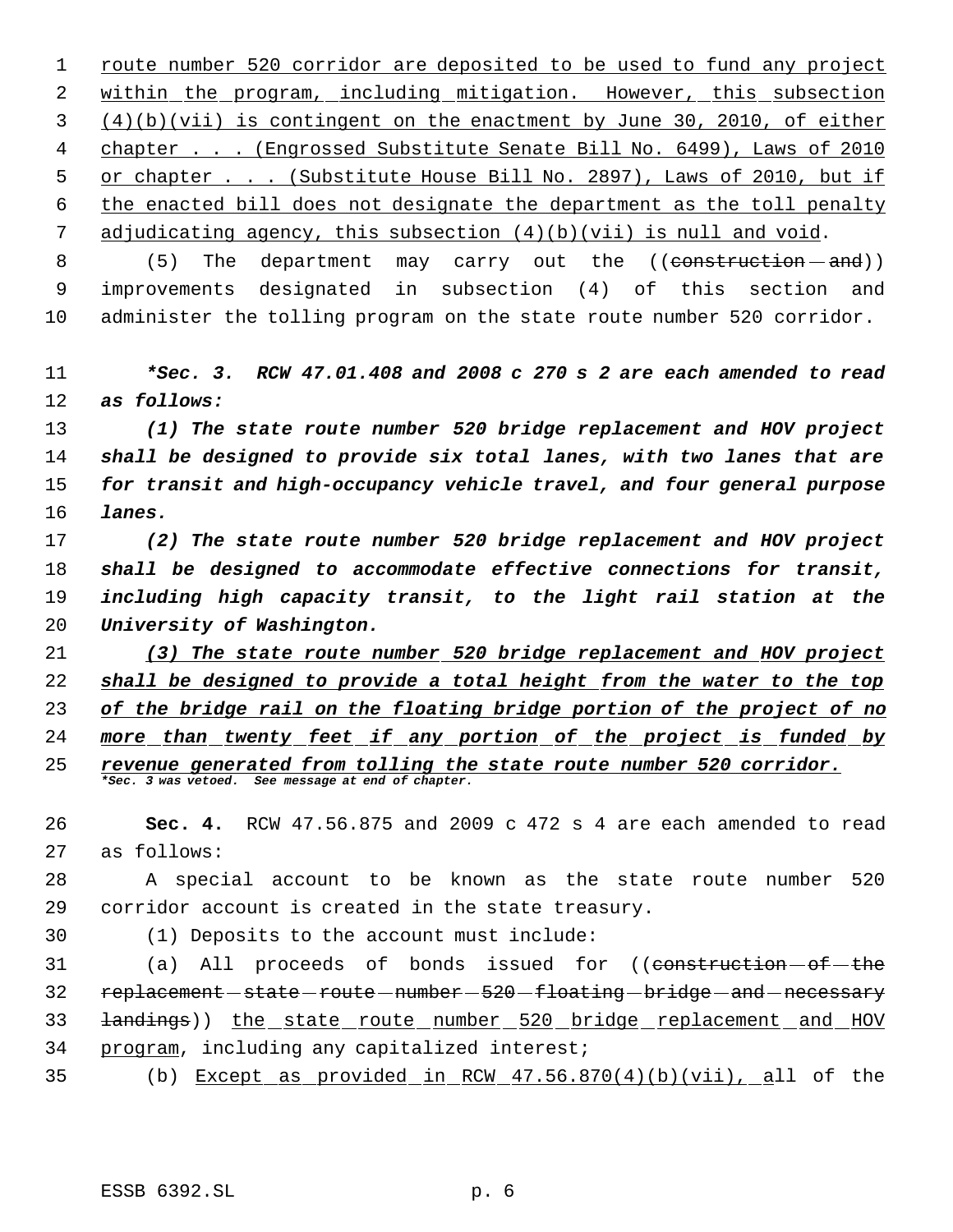tolls and other revenues received from the operation of the state route number 520 corridor as a toll facility, to be deposited at least monthly;

 (c) Any interest that may be earned from the deposit or investment of those revenues;

 (d) Notwithstanding RCW 47.12.063, proceeds from the sale of any 7 surplus real property acquired for the ((purpose-of-building-the 8 replacement - state - route - number - 520 - floating - bridge - and - necessary **landings**)) state route number 520 bridge replacement and HOV program; and

 (e) All damages, liquidated or otherwise, collected under any 12 contract involving the ((construction of the replacement state route 13 number 520 floating bridge and necessary landings)) state route number 520 bridge replacement and HOV program.

 (2) Subject to the covenants made by the state in the bond proceedings authorizing the issuance and sale of bonds for the 17 ((replacement-state-route-number-520-floating-bridge-and-necessary **landings**)) state route number 520 bridge replacement and HOV program, toll charges, other revenues, and interest received from the operation of the state route number 520 corridor as a toll facility may be used to:

(a) Pay any required costs allowed under RCW 47.56.820; and

(b) Repay amounts to the motor vehicle fund as required.

 (3) When repaying the motor vehicle fund, the state treasurer shall transfer funds from the state route number 520 corridor account to the motor vehicle fund on or before each debt service date for bonds issued 27 for the ((replacement state route number 520 floating bridge project 28 and necessary landings) ) state route number 520 bridge replacement and 29 HOV program in an amount sufficient to repay the motor vehicle fund for amounts transferred from that fund to the highway bond retirement fund to provide for any bond principal and interest due on that date. The state treasurer may establish subaccounts for the purpose of segregating toll charges, bond sale proceeds, and other revenues.

 NEW SECTION. **Sec. 5.** A new section is added to chapter 47.56 RCW to read as follows:

 (1) A special account to be known as the state route number 520 civil penalties account is created in the state treasury. All state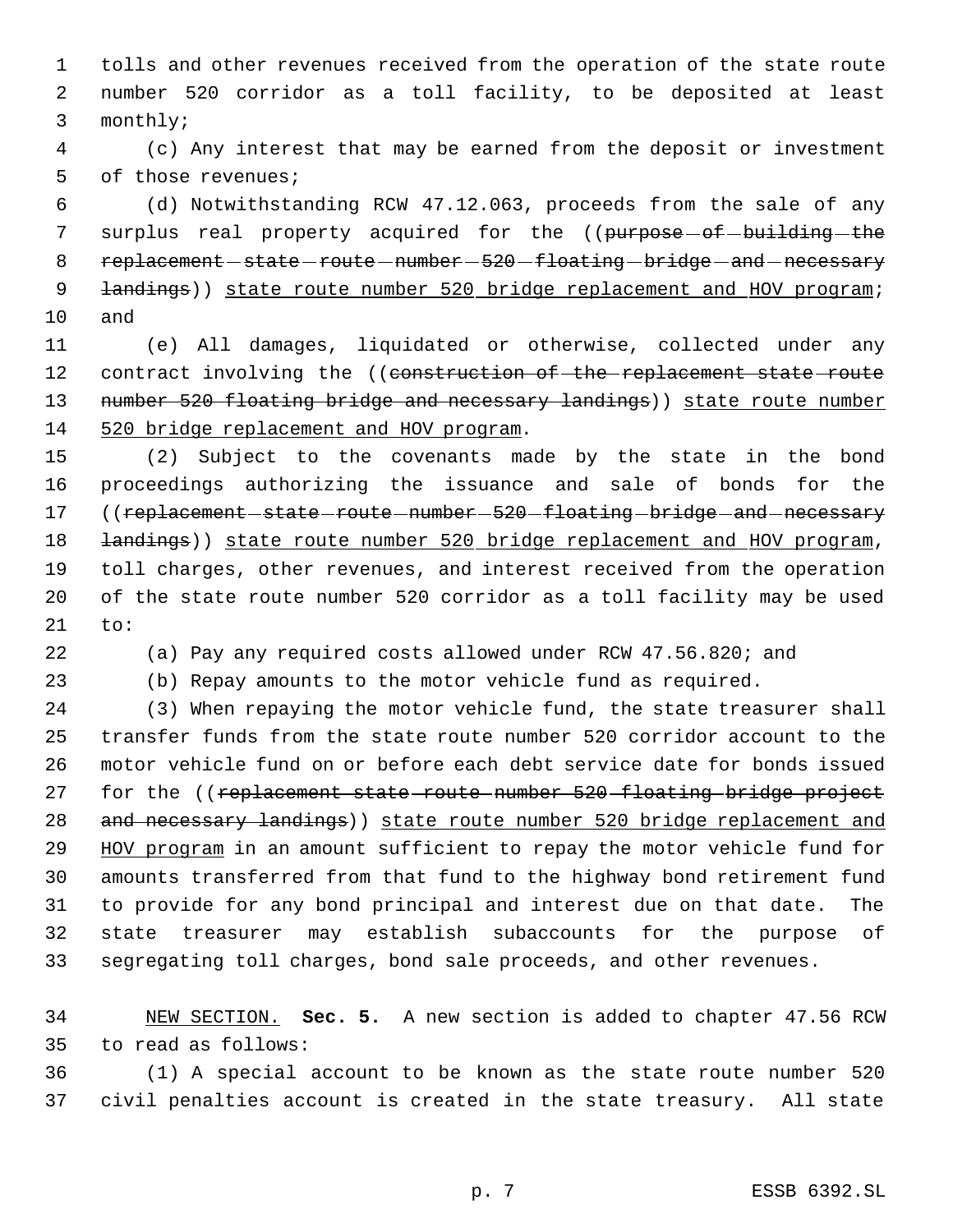route number 520 bridge replacement and HOV program civil penalties generated from the nonpayment of tolls on the state route number 520 corridor must be deposited into the account, as provided under RCW 47.56.870(4)(b)(vii). Moneys in the account may be spent only after appropriation. Expenditures from the account may be used to fund any project within the state route number 520 bridge replacement and HOV program, including mitigation.

 (2) This section is contingent on the enactment by June 30, 2010, of either chapter . . . (Engrossed Substitute Senate Bill No. 6499), Laws of 2010 or chapter . . . (Substitute House Bill No. 2897), Laws of 2010, but if the enacted bill does not designate the department as the toll penalty adjudicating agency, this section is null and void.

 **Sec. 6.** RCW 43.84.092 and 2009 c 479 s 31, 2009 c 472 s 5, and 2009 c 451 s 8 are each reenacted and amended to read as follows:

 (1) All earnings of investments of surplus balances in the state treasury shall be deposited to the treasury income account, which account is hereby established in the state treasury.

 (2) The treasury income account shall be utilized to pay or receive funds associated with federal programs as required by the federal cash management improvement act of 1990. The treasury income account is subject in all respects to chapter 43.88 RCW, but no appropriation is required for refunds or allocations of interest earnings required by the cash management improvement act. Refunds of interest to the federal treasury required under the cash management improvement act fall under RCW 43.88.180 and shall not require appropriation. The office of financial management shall determine the amounts due to or from the federal government pursuant to the cash management improvement act. The office of financial management may direct transfers of funds between accounts as deemed necessary to implement the provisions of the cash management improvement act, and this subsection. Refunds or allocations shall occur prior to the distributions of earnings set forth in subsection (4) of this section.

 (3) Except for the provisions of RCW 43.84.160, the treasury income account may be utilized for the payment of purchased banking services on behalf of treasury funds including, but not limited to, depository, safekeeping, and disbursement functions for the state treasury and affected state agencies. The treasury income account is subject in all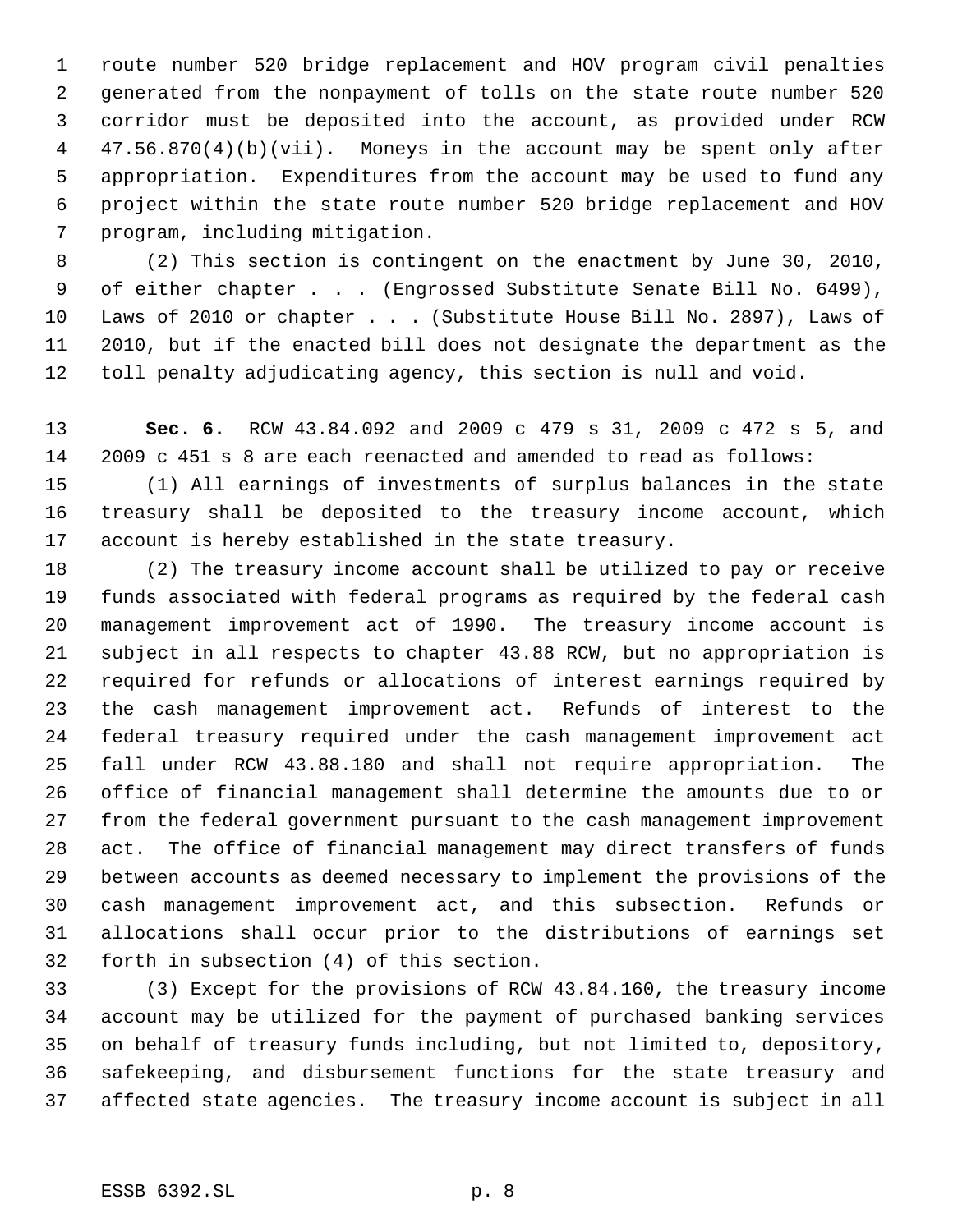respects to chapter 43.88 RCW, but no appropriation is required for payments to financial institutions. Payments shall occur prior to distribution of earnings set forth in subsection (4) of this section.

 (4) Monthly, the state treasurer shall distribute the earnings credited to the treasury income account. The state treasurer shall credit the general fund with all the earnings credited to the treasury income account except:

 The following accounts and funds shall receive their proportionate share of earnings based upon each account's and fund's average daily balance for the period: The aeronautics account, the aircraft search and rescue account, the budget stabilization account, the capitol building construction account, the Cedar River channel construction and operation account, the Central Washington University capital projects account, the charitable, educational, penal and reformatory institutions account, the cleanup settlement account, the Columbia river basin water supply development account, the common school construction fund, the county arterial preservation account, the county criminal justice assistance account, the county sales and use tax equalization account, the data processing building construction account, the deferred compensation administrative account, the deferred compensation principal account, the department of licensing services account, the department of retirement systems expense account, the developmental disabilities community trust account, the drinking water assistance account, the drinking water assistance administrative account, the drinking water assistance repayment account, the Eastern Washington University capital projects account, the education construction fund, the education legacy trust account, the election account, the energy freedom account, the energy recovery act account, the essential rail assistance account, The Evergreen State College capital projects account, the federal forest revolving account, the ferry bond retirement fund, the freight congestion relief account, the freight mobility investment account, the freight mobility multimodal account, the grade crossing protective fund, the public health services account, the health system capacity account, the personal health services account, the high capacity transportation account, the state higher education construction account, the higher education construction account, the highway bond retirement fund, the highway infrastructure account, the highway safety account, the high occupancy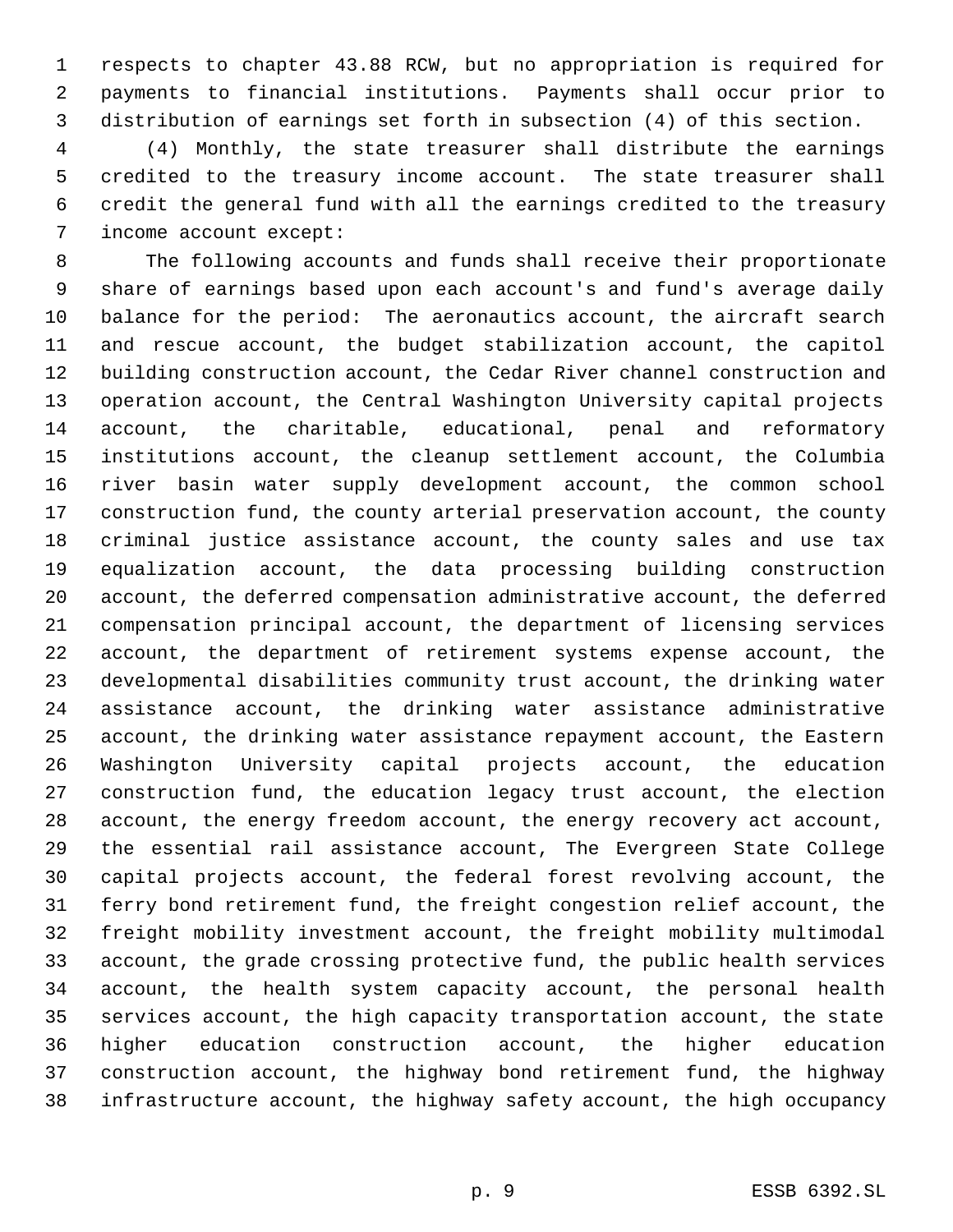toll lanes operations account, the industrial insurance premium refund account, the judges' retirement account, the judicial retirement administrative account, the judicial retirement principal account, the local leasehold excise tax account, the local real estate excise tax account, the local sales and use tax account, the medical aid account, the mobile home park relocation fund, the motor vehicle fund, the motorcycle safety education account, the multimodal transportation account, the municipal criminal justice assistance account, the municipal sales and use tax equalization account, the natural resources deposit account, the oyster reserve land account, the pension funding stabilization account, the perpetual surveillance and maintenance account, the public employees' retirement system plan 1 account, the public employees' retirement system combined plan 2 and plan 3 account, the public facilities construction loan revolving account beginning July 1, 2004, the public health supplemental account, the public transportation systems account, the public works assistance account, the Puget Sound capital construction account, the Puget Sound ferry operations account, the Puyallup tribal settlement account, the real estate appraiser commission account, the recreational vehicle account, the regional mobility grant program account, the resource management cost account, the rural arterial trust account, the rural Washington loan fund, the site closure account, the small city pavement and sidewalk account, the special category C account, the special wildlife account, the state employees' insurance account, the state employees' insurance reserve account, the state investment board expense account, the state investment board commingled trust fund accounts, the state 27 patrol highway account, the state route number 520 civil penalties 28 account, the state route number 520 corridor account, the supplemental pension account, the Tacoma Narrows toll bridge account, the teachers' retirement system plan 1 account, the teachers' retirement system combined plan 2 and plan 3 account, the tobacco prevention and control account, the tobacco settlement account, the transportation 2003 account (nickel account), the transportation equipment fund, the transportation fund, the transportation improvement account, the transportation improvement board bond retirement account, the transportation infrastructure account, the transportation partnership account, the traumatic brain injury account, the tuition recovery trust fund, the University of Washington bond retirement fund, the University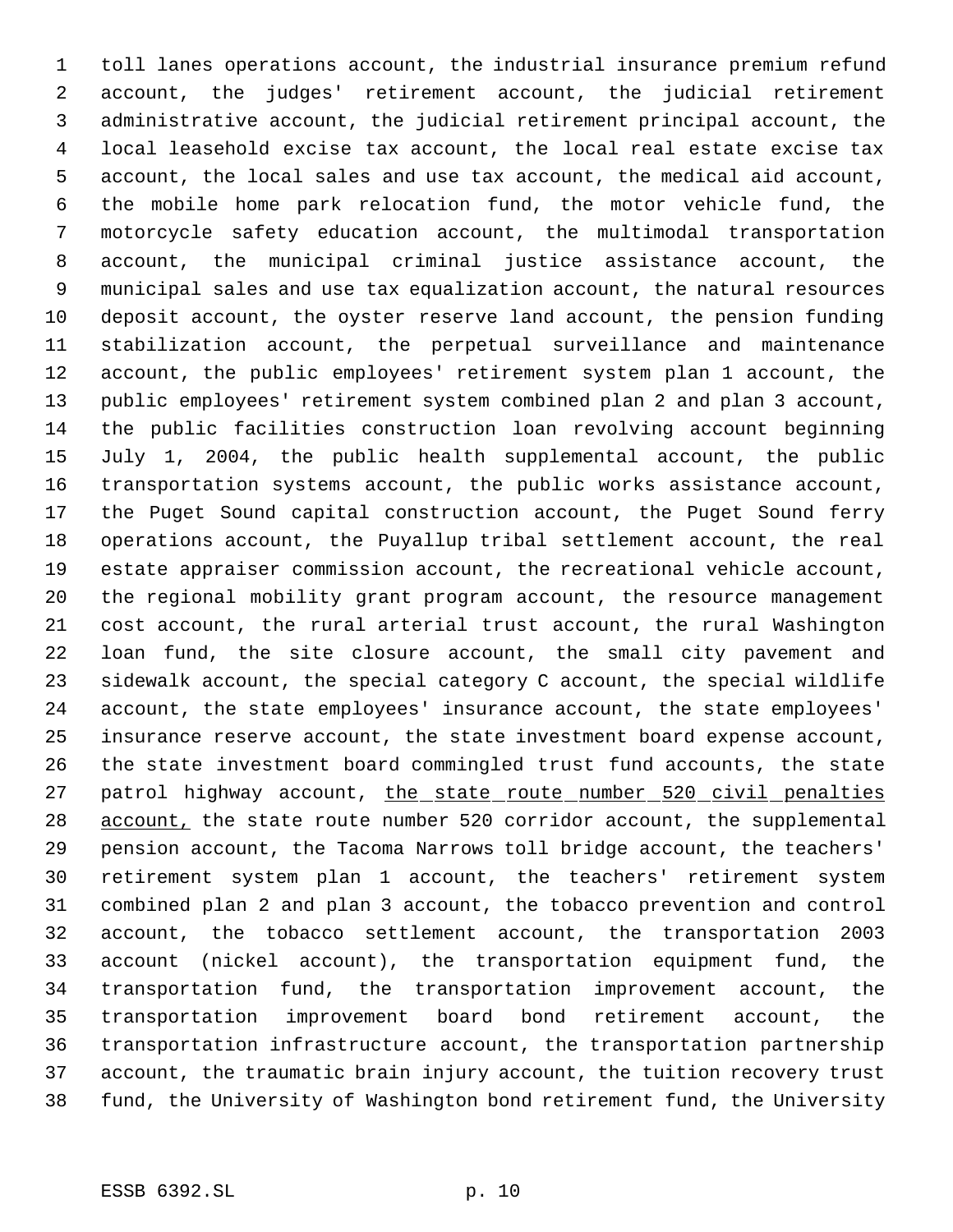of Washington building account, the urban arterial trust account, the volunteer firefighters' and reserve officers' relief and pension principal fund, the volunteer firefighters' and reserve officers' administrative fund, the Washington fruit express account, the Washington judicial retirement system account, the Washington law enforcement officers' and firefighters' system plan 1 retirement account, the Washington law enforcement officers' and firefighters' system plan 2 retirement account, the Washington public safety employees' plan 2 retirement account, the Washington school employees' retirement system combined plan 2 and 3 account, the Washington state health insurance pool account, the Washington state patrol retirement account, the Washington State University building account, the Washington State University bond retirement fund, the water pollution control revolving fund, and the Western Washington University capital projects account. Earnings derived from investing balances of the agricultural permanent fund, the normal school permanent fund, the permanent common school fund, the scientific permanent fund, and the state university permanent fund shall be allocated to their respective beneficiary accounts. All earnings to be distributed under this subsection (4) shall first be reduced by the allocation to the state treasurer's service fund pursuant to RCW 43.08.190.

22 (5) In conformance with Article II, section 37 of the state 23 Constitution, no treasury accounts or funds shall be allocated earnings 24 without the specific affirmative directive of this section.

> Passed by the Senate March 8, 2010. Passed by the House March 2, 2010. Approved by the Governor March 30, 2010, with the exception of certain items that were vetoed. Filed in Office of Secretary of State March 31, 2010.

Note: Governor's explanation of partial veto is as follows:

"I am returning herewith, without my approval as to Sections 1 and 3, Engrossed Substitute Senate Bill 6392 entitled:

"AN ACT Relating to the use of revenue generated from tolling the state route number 520 corridor."

Section 1 outlines legislative intent for the bill. I believe the legislation itself states clearly that improvements throughout the SR 520 corridor need to move forward, with the proper input from appropriate parties. However, Section 1 is vague and susceptible to conflicting interpretations, which I believe could hinder our ability to make progress on a project that is important to public safety and economic vitality.

Section 3 requires that the SR 520 bridge be no higher than 20 feet. I recognize it is important to local communities that the bridge have as low a profile as possible. Decisions regarding the dimensions of a transportation facility must also be based on engineering standards,